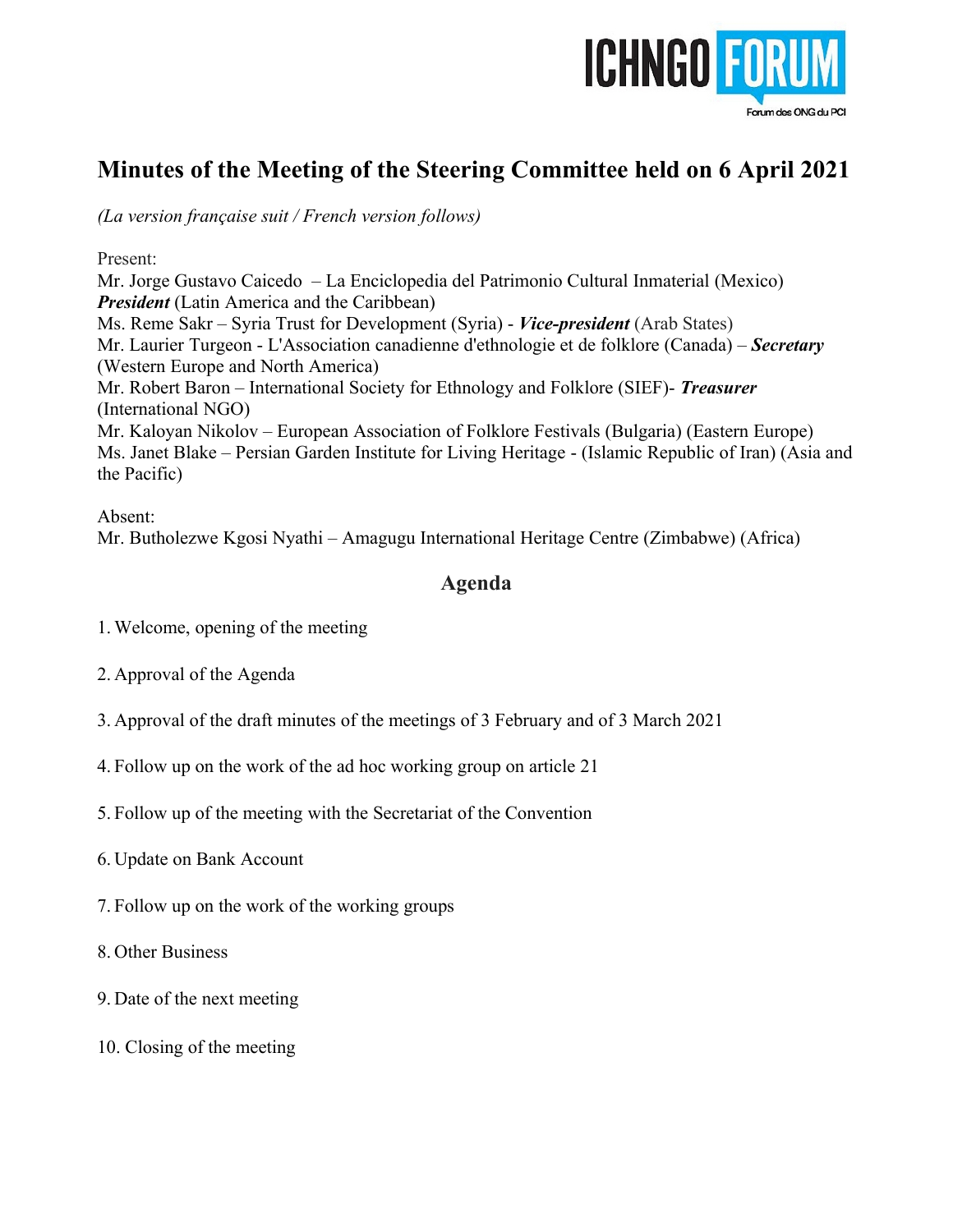

# **Minutes**

### **1. Welcome, opening of the meeting**

Welcome remarks to the members of the Steering Committee and opening of the meeting by the President, Jorge Gustavo Caicedo.

### **2. Approval of the Agenda**

The agenda is approved with the addition of three points regarding other business (the ICOMOS Charter on ICH, the toolkit on ICH and tourism, the themes for this year's symposium, and the infographic form for the survey of NGOs).

## **3. Approval of the draft minutes of the meeting of 3 February 2021**

The minutes of the meetings of 3 February and 3 March 2021 are adopted as is.

## **4. Follow up on the work of the ad hoc working group on article 21**

The Steering Committee is informed that the ad hoc working group on article 21 has begun its work. The group is planning a formal meeting on 19 April. The working group is to submit its report in August. The members of the Steering Committee would like to meet with them on Thursday, 9 September, to discuss their report. The final draft of the report and the recommendations will be presented at the General Assembly of the ICH NGO Forum in December 2021.

### **5. Follow up of the meeting with the Secretariat of the Convention**

The Secretariat of the Convention has provided the Steering Committee with a follow up regarding the requested in-depth study of the expertise of the accredited NGOs. The Terms of Reference of the mandate as well as a budget will be submitted to the Steering Committee shortly.

### **6. Update on Bank Account**

The Steering Committee is still awaiting a confirmation of the transfer of signing authority to the new members of the Steering Committee. A reminder has been sent to the manager of our account at the bank. Once signing authority has been acquired by the new members, it will be possible to make international money transfers.

### **7. Follow up on the work of the working groups**

In keeping with article 34, section V, of the by-laws, the Steering Committee will be shortly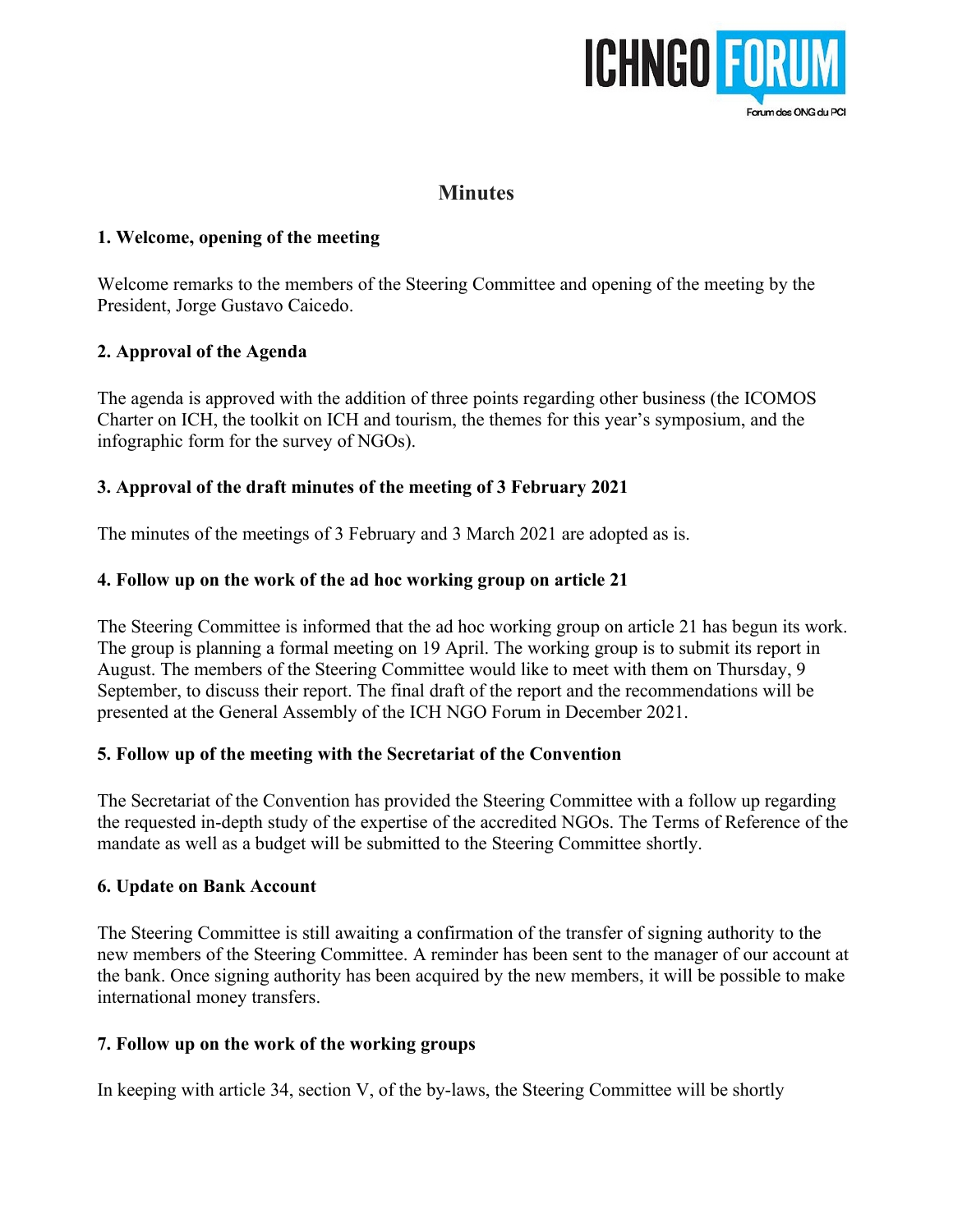

contacting the working groups shortly to ask them to "submit an annual report of working group's activities and finances" as well as to "define the Chair's terms of office, embodying a principal of rotation".

### **8. Other Business**

- It has been agreed that Laurier Turgeon and Janet Blake will provide some context of the drafting of the ICOMOS ICH Charter and their comments on the contents of the Charter. They will then send the annotated document to the other members of the Steering Committee for remarks, additions and discussion.
- Robert Baron informs the members of the Steering Committee that he is editing the materials for the toolkit on ICH and tourism, drafted by the organizers of the ICH NGO Forum symposium of December 2020. He stresses the need of guidelines for presenting and editing of the toolboxes put on the ICH NGO Forum. Janet Blake reminds members that at materials put on the ICH NGO Forum website should be approved by the Steering Committee.
- Jorge Gustavo Caicedo encourages the members, that have not already done so, to fill in the grid with information drawn from their own NGO, in order to test it as a model that could be used to register information from the survey and the interviews of NGOs for the Secretariat. There is discussion about the need to adapt the grid to the requests of the Secretariat. It is decided to wait until the Steering Committee receives the terms of reference from the Secretariat before proceeding further.
- Proposals for a theme for the symposium of the next annual meeting are suggested and discussed. They include: ICH and the environment (an important theme that has not been dealt with by the Forum or elsewhere), creative economy for sustainable development (because the UN has declared 2021 the International Year of Creative Economy for Sustainable Development), and the impact of inscriptions on ICH practices (currently on the agenda of the Secretariat). After discussion, there is a consensus around the idea that it would be strategic to seriously consider the impact of inscriptions. It is currently a subject of interest for the Secretariat and the Forum is in a good position to invite NGOs to present detailed bottom-up case studies. It would be possible to involve many NGOs and increase their participation in the Forum. These valuable case studies could include ways in which inscriptions impact the environment and sustainable development. It is reminded that it is the duty of the Steering Committee to organize the yearly symposium, as indicated on the ICH NGO website: "The Steering Committee organizes a symposium with a different theme each year on the eve of the Intergovernmental Committee and helps with advice to the Intergovernmental Committee by collecting and delivering the opinions from the UNESCO accredited NGOs. [...]" [Source:](source:%C2%A0)<http://www.ichngoforum.org/steering-committee/>

### **9. Date of the next meeting**

The next meeting will take place on Wednesday 8 May 2021 (3:00 pm Paris time).

### **10. Closing of the meeting**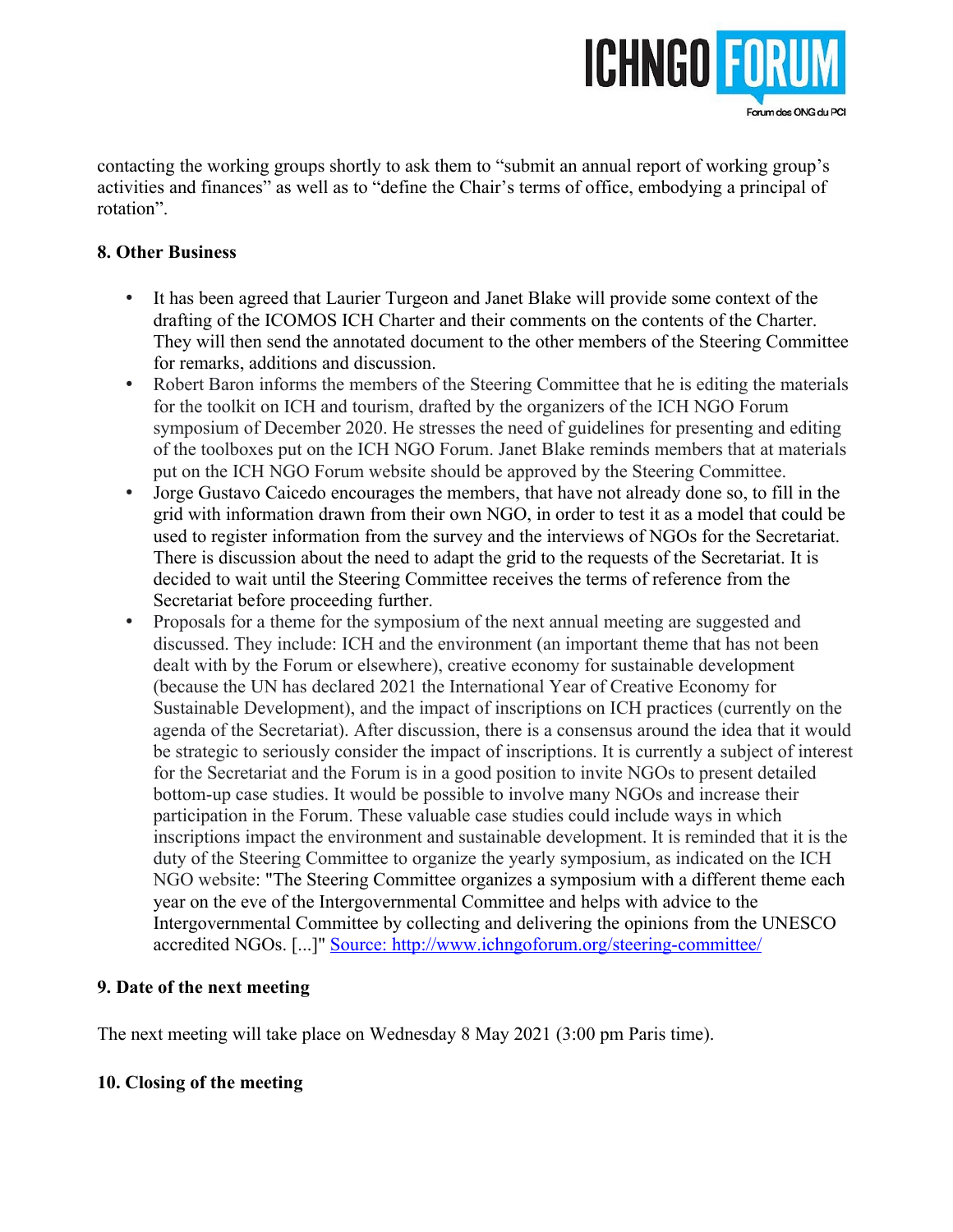

The meeting is brought to a close at 12:10 PM.

Laurier Turgeon, Secretary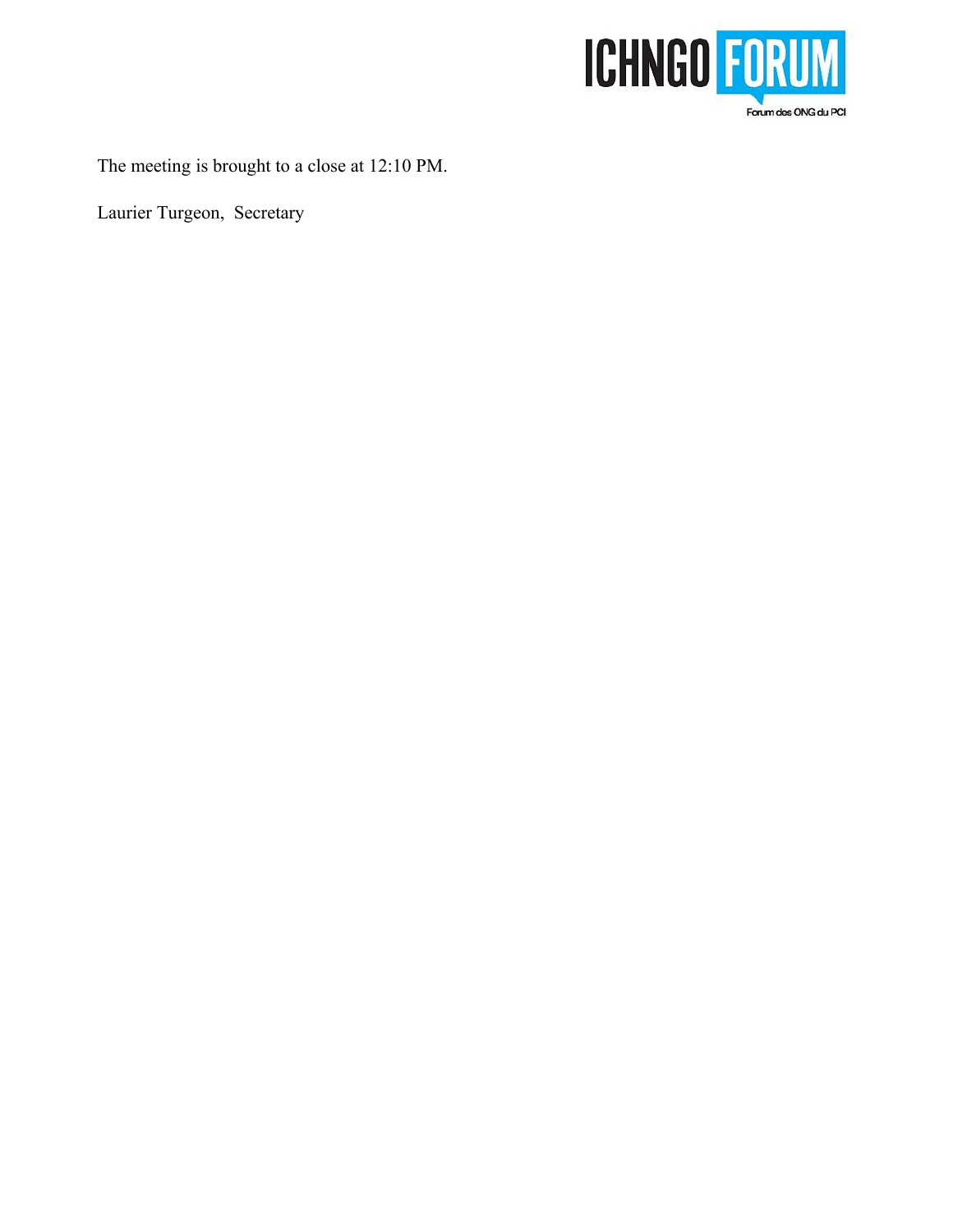

# **Procès-verbal de la réunion du Comité de pilotage du 3 mars 2021**

Présents:

M. Jorge Gustavo Caicedo – La Enciclopedia del Patrimonio Cultural Inmaterial (Mexico) *Président* (Amérique latine et Caraïbe)

Mme Reme Sakr – Syria Trust for Development (Syria) - *Vice-présidente* (États arabes) M. Laurier Turgeon - L'Association canadienne d'ethnologie et de folklore (Canada) – *Secrétaire* (Europe de l'Ouest et Amérique du Nord)

M. Robert Baron – Société international d'ethnologie et de folklore (SIEF)- *Trésorier* (ONG international)

M. Kaloyan Nikolov – European Association of Folklore Festivals (Bulgaria) (Europe de l'Est) Mme Janet Blake – Persian Garden Institute for Living Heritage - (République Islamique d'Iran) (Asie -- Pacifique)

Absent :

M. Butholezwe Kgosi Nyathi – Amagugu International Heritage Centre, (Zimbabwe) (Afrique)

# **Ordre du jour**

- 1) Mot de bienvenue et ouverture de la réunion
- 2) Approbation de l'ordre du jour

3) Approbation du procès-verbal de la réunion du 3 février 2021

- 4) Résultat de l'appel pour la constitution d'un groupe de travail ad hoc sur l'article 21
- 5) Suites de la rencontre avec le Secrétariat de la Convention
- 6) Suivi sur le compte bancaire
- 8) Varia
- 9) Date de la prochaine réunion
- 10) Levée de la séance

**Procès-verbal**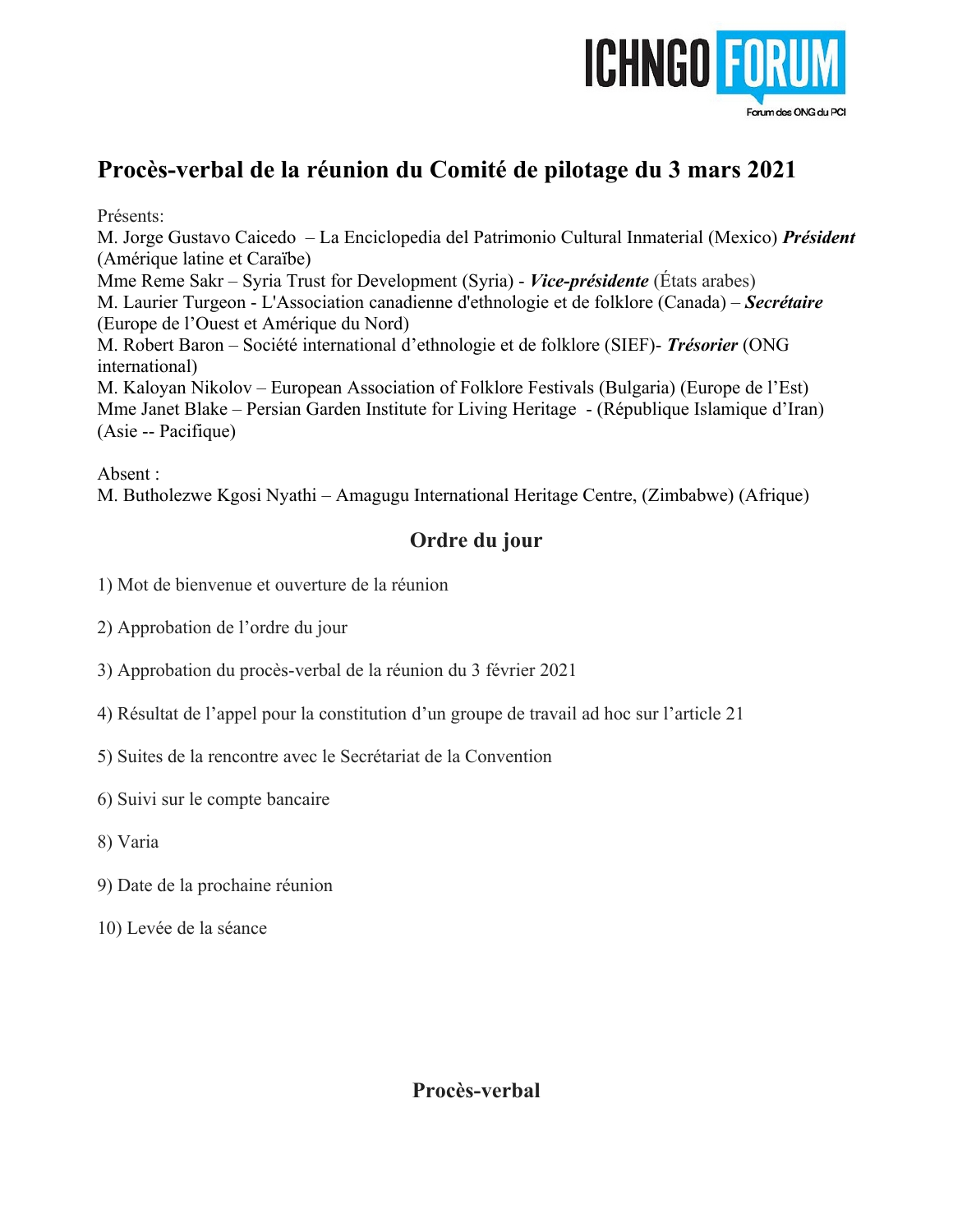

### **1) Mot de bienvenue et ouverture de la réunion**

Mot de bienvenue aux membres du Comité de pilotage et ouverture de la réunion par le Président, Jorge Gustavo Caicedo.

### **2) Approbation de l'ordre du jour**

L'ordre du jour est approuvé sans aucun changement ni ajout.

### **3) Approbation du procès-verbal de la réunion du 3 février 2021**

Le procès-verbal de la réunion du 3 février 2021 est approuvé et adopté par courrier électronique.

### **4) Résultats de l'appel pour la constitution d'un groupe de travail ad hoc sur l'article 21**

La participation au groupe de travail spécial sur l'article 21 a été très bonne. Nous avons reçu des candidatures de chacune des six régions électorales de l'UNESCO et d'une ONG internationale. Les candidats sont:

- Groupe I (Europe occidentale et Amérique du Nord) : Marta Prista
- Groupe II (Europe de l'Est) : Hanna Schreiber
- Groupe III (Amérique latine et Caraïbes) : Claudia Hurtado (représentée par Patricio López)
- Groupe IV (Asie-Pacifique) : Gulnara Aitpaeva (représentée par Cholponai U-G)
- Groupe V (a) (Afrique) : Sekou Berte
- Groupe V (b) (États arabes) : Rehaf Gassas (représenté par Abdulelah Jali)
- ONG internationale : Dong Hwan Choi

#### **5) Suites de la rencontre avec le Secrétariat de la Convention**

La réunion avec le Secrétariat de la Convention, représenté par Tim Curtis, Fumiko Ohinata et Leandro Paredo, s'est très bien déroulée. Les actions suivantes seront entreprises.

• Le Comité de pilotage rédigera un commentaire sur le projet de la Charte du PCI de l'ICOMOS et l'enverra au sous-comité de l'ICOMOS travaillant sur la Charte. La Charte doit être approuvée par l'ICOMOS en 2022.

• Le Comité de pilotage a été chargé de mener une étude approfondie de l'expertise des ONG accréditées pour le Secrétariat de la Convention. Des fonds seront disponibles pour mener à bien cette tâche. La tâche consistera en une enquête en ligne (questionnaire) et des entretiens avec des informateurs d'ONG via Zoom. Le format doit être ouvert et attrayant. Jorge Gustavo Caicedo présente une grille pour enregistrer les informations de l'enquête et des entretiens, et invite les membres à la remplir en tant que projet pilote. Il est suggéré de créer une base de données pour stocker et gérer les informations. L'enquête devra être entreprise au printemps et en été et les conclusions seront transmises au Secrétariat avant la fin du mois d'août.

#### **6) Suivi sur le compte bancaire**